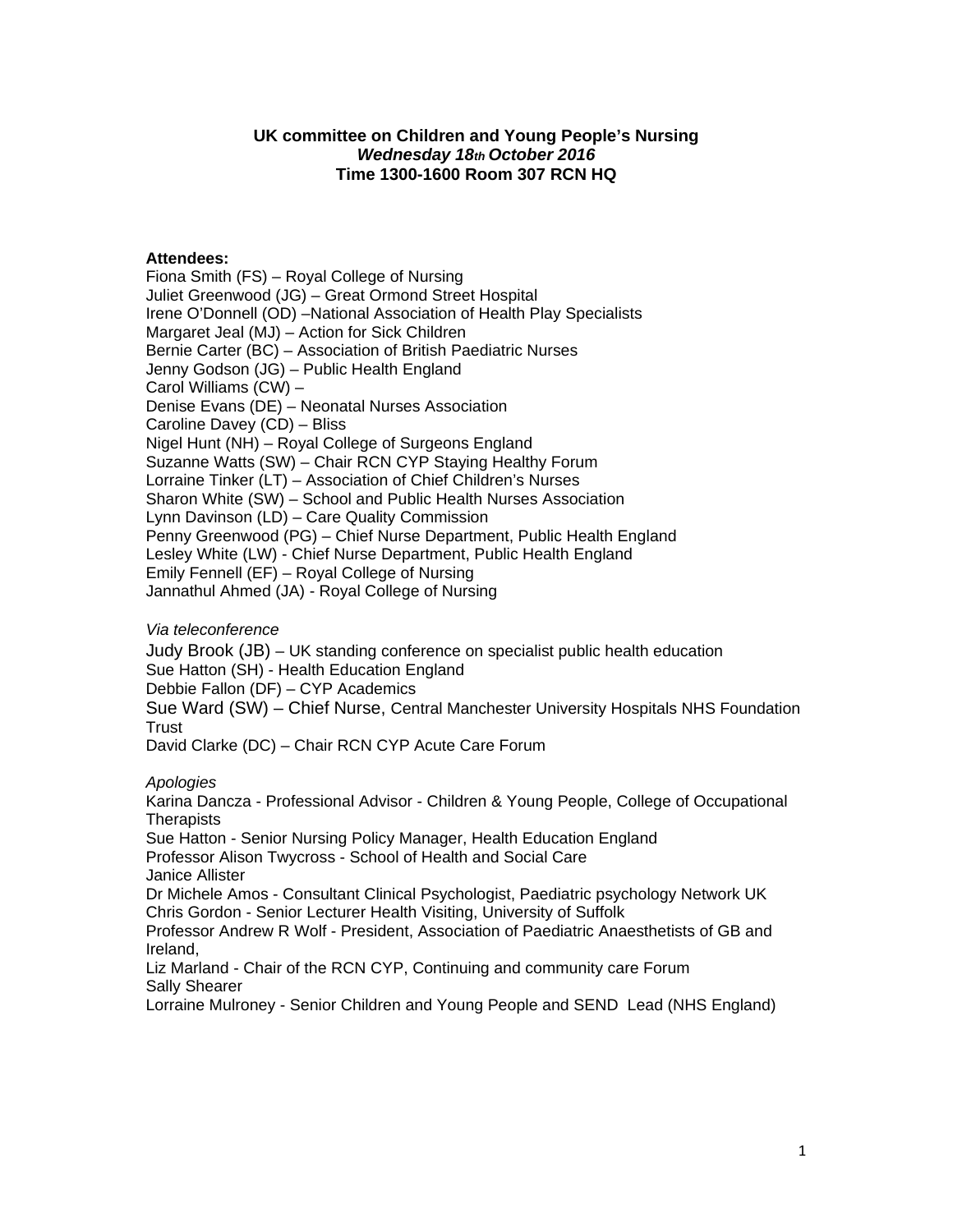| Welcome                                                                                                                                                                                                                                                                                                                                                                                                                                                                                                                                                                                                                           |
|-----------------------------------------------------------------------------------------------------------------------------------------------------------------------------------------------------------------------------------------------------------------------------------------------------------------------------------------------------------------------------------------------------------------------------------------------------------------------------------------------------------------------------------------------------------------------------------------------------------------------------------|
| Fiona Smith (FS) welcomed attendees                                                                                                                                                                                                                                                                                                                                                                                                                                                                                                                                                                                               |
| <b>Apologies:</b>                                                                                                                                                                                                                                                                                                                                                                                                                                                                                                                                                                                                                 |
| As above.                                                                                                                                                                                                                                                                                                                                                                                                                                                                                                                                                                                                                         |
| <b>Matters arising</b><br>FS highlighted the draft Terms of Reference previously circulated. All had read<br>and agreed. The ToR will come into effect immediately.<br>Action                                                                                                                                                                                                                                                                                                                                                                                                                                                     |
| Final ToR to be circulated with meeting notes                                                                                                                                                                                                                                                                                                                                                                                                                                                                                                                                                                                     |
| Professional nursing issues across the UK                                                                                                                                                                                                                                                                                                                                                                                                                                                                                                                                                                                         |
| Nurse Education & NMC pre-registration standards<br>FS provided an update from Anne Trotter who had been unable to attend.<br>Engagement events scheduled. Information about how to secure a place can be<br>found on the NMC website. Timeline for release of standards for consultation-<br>Spring 2017. The standards for 'education (placements, mentors and HEIs)' and<br>'practice' will be separate. There have been a number of thought leadership<br>meetings<br>providing influence and challenge. Considering<br>alongside<br>competencies the development of core skills - technical and professional.                |
| <b>Health Education CYP workforce</b><br>SH and HC highlighted HEE activity underway, as well as changes in education<br>programmes for nurses and prospective nurses. It was noted that a number of<br>education programmes for professions within healthcare settings will not be<br>funded by HEE. This will now be overseen by the student loans company.<br>Members raised concerns and queried how the new model will look.                                                                                                                                                                                                 |
| DH student bursary consultation outcome<br>EF highlighted the RCN's response to the consultation on changes to the bursary<br>system for new nurses (see attached presentation). The RCN is against the<br>decision to cease funding from HEE and move to the student loans company.<br>Survey of 17K RCN members showed that overwhelming the majority oppose the<br>decision. The proposed change will go ahead and come into effect in 2017/18<br>academic year. Many further concerns raised during consultation period have<br>been ignored.                                                                                 |
| <b>Careers advisors</b><br>SH to check with Darren Aldrich at HEE so as to attend the next meeting in<br>February 2017                                                                                                                                                                                                                                                                                                                                                                                                                                                                                                            |
| <b>Insights from Bliss</b><br>Caroline Davey, CEO of Bliss spoke about the new policies Bliss have developed<br>to work at issues for neonatal nurse staffing and training (see attached<br>presentation). 4 main key focuses for bliss:<br>- to support parents of babies born sick or premature<br>- to support neonatal professionals<br>- put sick and premature babies at the heart of their decision making<br>- and support research to improve healthcare and lives<br>Concerns raised around safe staffing levels. Specialist nurse gap has increased<br>and a further 19% drop in number of specialist nurses available |
| The following links to Bliss reports, letters and further information:<br>Bliss open letter to Simon Stevens http://www.bliss.org.uk/simon-stevens-<br>$\frac{1}{2}$<br>open-letter                                                                                                                                                                                                                                                                                                                                                                                                                                               |